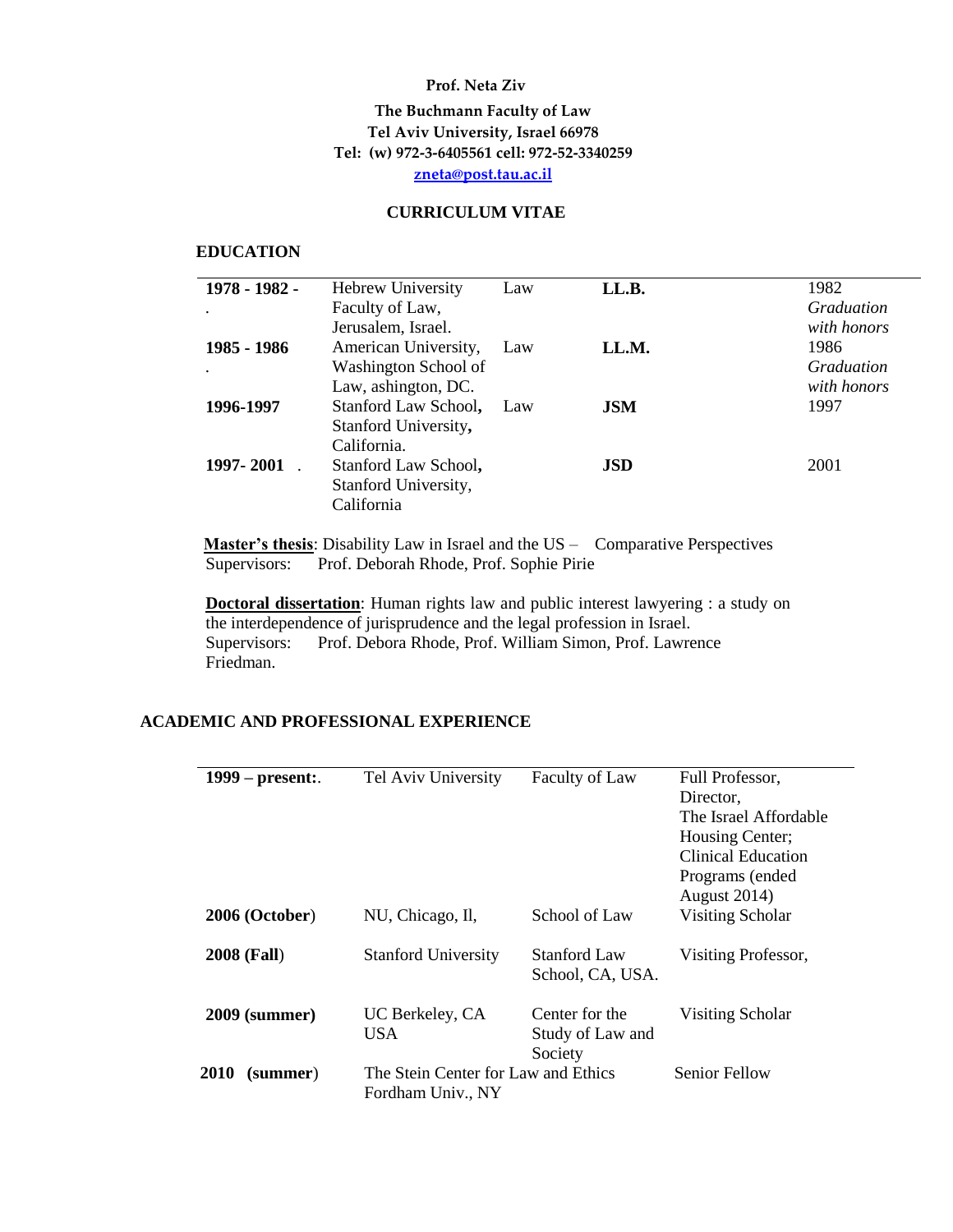| $2011$ (summer)    | The Stein Center for Law and Ethics<br>Fordham Univ., NY | Visiting Scholar          |
|--------------------|----------------------------------------------------------|---------------------------|
| $2013$ (summer)    | Fuhrman Center for Real Estate<br>and Urban Policy, NYU  | Visiting Scholar          |
| <b>2014 (Fall)</b> | Fordham Law School, NYC                                  | <b>Visiting Professor</b> |

#### **Professional experience as practicing attorney**

**1984-1996** *Attorney at Law - Director, Law and Policy Development,* The Association for Civil Rights in Israel.

**ACTIVE PARTICIPATION IN SCIENTIFIC MEETINGS**/Committees (Partial list) Conference organization

- 2009 The Cegla Center for Interdisciplinary Research of the Law: *Money Matters: The Law, Politics and Economics of Currency*, January 2009 (with Roi Kreitner, TAU & Christine Desan, HLS).
- 2010 The Israel Law & Society Association, December 2010 (Conference Organizer together with Dr. Tali Margalit).
- 2010 Rethinking Disability: The State, the Community, and the Individual; (International Conference – Organizing Committee together with Dr. Nissim Mizrahi, TAU).
- 2012 Too Many lawyers Facts, Reasons, Consequences and Solutions, IISJL, Onati, Spain, April 2012.

#### **ACADEMIC AND PROFESSIONAL AWARDS**

| 1985          | <b>The New Israel Fund: US-Israel Civil Liberties Law Fellowship</b>                                      |
|---------------|-----------------------------------------------------------------------------------------------------------|
| $1996 - 1997$ | <b>Fulbright:</b> Graduate Studies Fellowship                                                             |
| $1996 - 1999$ | The Ford Foundation, Individual Research Fellowship                                                       |
| 2000          | <b>The American Association of University Women (AAUW): International</b><br>Fellowship                   |
| 2008-9        | <b>The Israel Science Foundation, Research Grant -The Regulation of the Legal</b><br>Profession in Israel |
| 2009-2010     | <b>The Israel Science Foundation, Research Grant -The Regulation of the Legal</b><br>Profession in Israel |